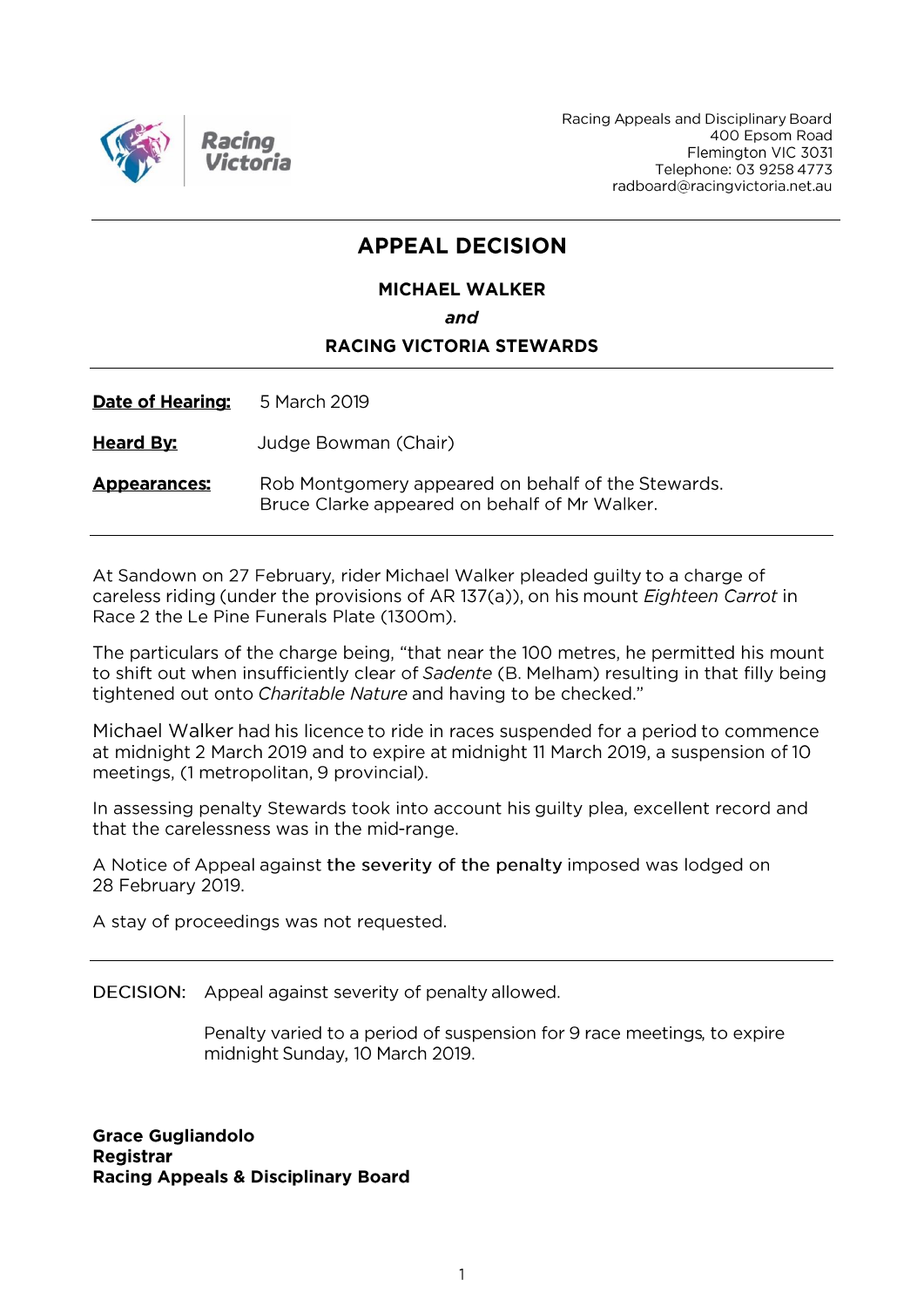# **TRANSCRIPT OF PROCEEDINGS**

# **RACING APPEALS AND DISCIPLINARY BOARD**

\_\_\_\_\_\_\_\_\_\_\_\_\_\_\_\_\_\_\_\_\_\_\_\_\_\_\_\_\_\_\_\_\_\_\_\_\_\_\_\_\_\_\_\_\_\_\_\_\_\_\_\_\_\_\_\_\_\_\_\_\_\_\_

#### **HIS HONOUR JUDGE J. BOWMAN, Chairman**

### **EXTRACT OF PROCEEDINGS**

**DECISION**

### **MICHAEL WALKER**

**- and -**

### **RACING VICTORIA STEWARDS**

#### **RACING VICTORIA CENTRE, FLEMINGTON**

#### **TUESDAY, 5 MARCH 2019**

MR B. CLARK appeared on behalf of Mr M. Walker

MR R. MONTGOMERY appeared on behalf of the RVL Stewards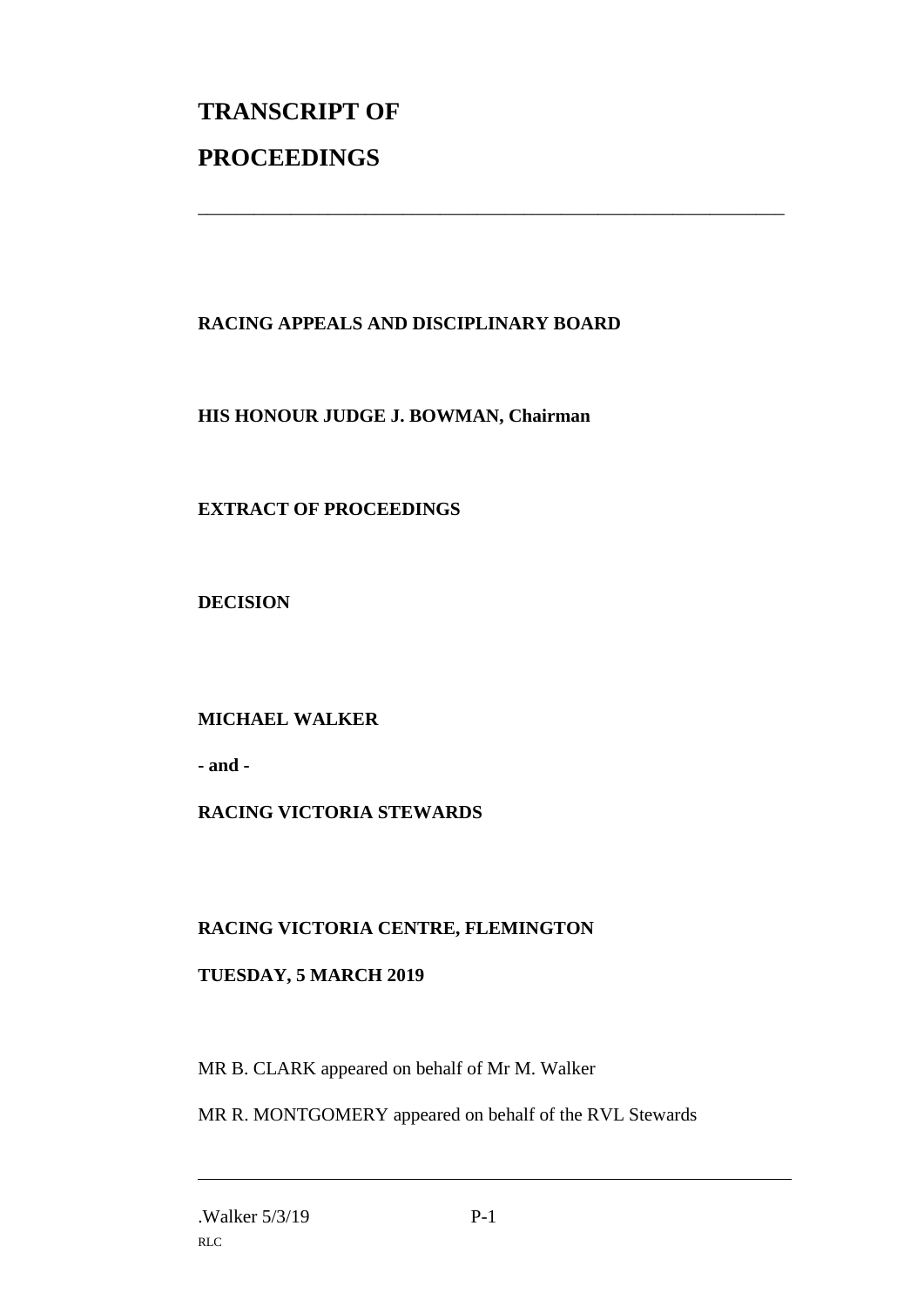CHAIRMAN: Mr Michael Walker, you have pleaded guilty to a charge of careless riding, in that in race 2 over 1300 metres at Sandown on 27 February 2019, near the 100-metre mark, you permitted your mount, Eighteen Carrot, to shift out when insufficiently clear of Sadente, ridden by Ben Melham, resulting in that filly being tightened onto Charitable Nature, ridden by Craig Williams. The Stewards took into account your plea of guilty and your excellent record. They have assessed the carelessness to be in the mid-range and a penalty of suspension of 10 meetings was imposed. You are appealing against the severity of that penalty.

This morning, during the hearing, I have had the opportunity to view the video coverage of the race several times. In my opinion, prior to the interference, Ben Melham's mount did not move off its line, in the sense of hanging or shifting in towards your mount. If anything it moved marginally out, but essentially raced in a straight line.

I am not of the opinion that Craig Williams' mount played any part in what occurred, and Kayla Crowther's mount, which appeared to have been leading, may have drifted in a moderate amount but this essentially had no effect on the ultimate interference. The interference to Ben Melham's mount was caused solely by you, and whether or not Melham's mount had been difficult to ride earlier in the race, at the relevant stage it was racing tractably and in a straight line. As a result, I find that the interference was solely caused by you.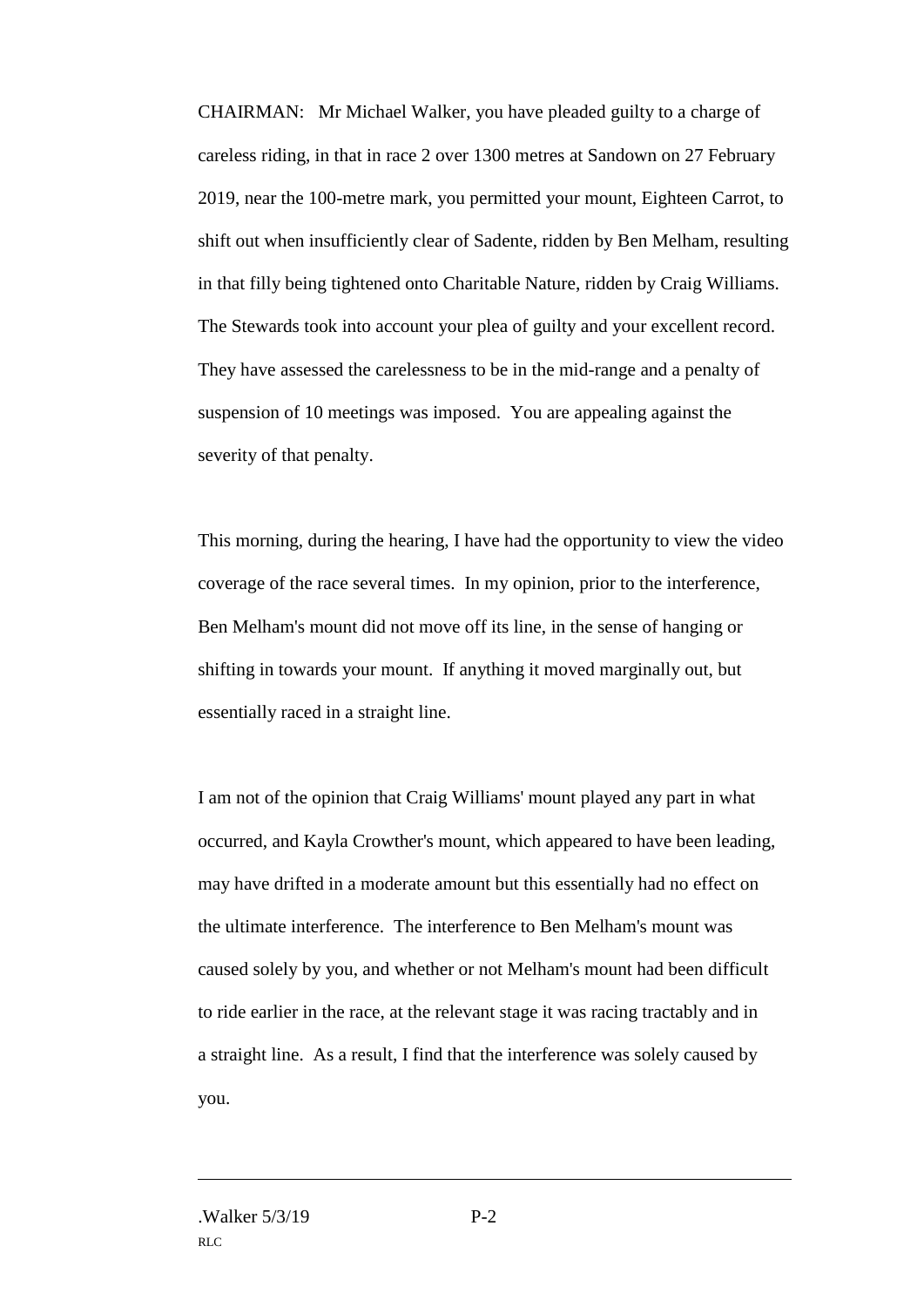As I have said many times, the categories of low, mid and high-range interference do not bind this Board and are not in the rules. However, they provide a very useful method for the Stewards when assessing carelessness and interference and certainly assists in helping jockeys and connections understand and appreciate likely penalties. They assist the Board in its endeavours to provide consistency in parity of penalties.

In my opinion, if the ranges employed by the Stewards were used in the present case, I would agree that the level of interference falls in the mid-range. Your horse clearly moved out one and a half to two horses and you continued to use the whip in your left hand. The interference to Melham's mount was very evident, it appearing to be struck in the vicinity of the hindquarters, but in any event, Melham was forced to take hold and drop back sharply, possibly as much as one and a half to two lengths. This was quite substantial interference.

I take into account your very good record and your plea of guilty. I can understand why the Stewards imposed the penalty that they did. I might say that you were a little unlucky, in that you and Mr Clark, representing you, were keen to have this matter heard yesterday. It simply could not be done through no fault of anyone.

You have already lost mounts in Sydney this Saturday regardless of the penalty imposed today. If the matter could have been heard yesterday, you would have been available to take a ride for which you had been booked in the Adelaide Cup on Monday, 11 March. Because you have been unfortunate in this regard